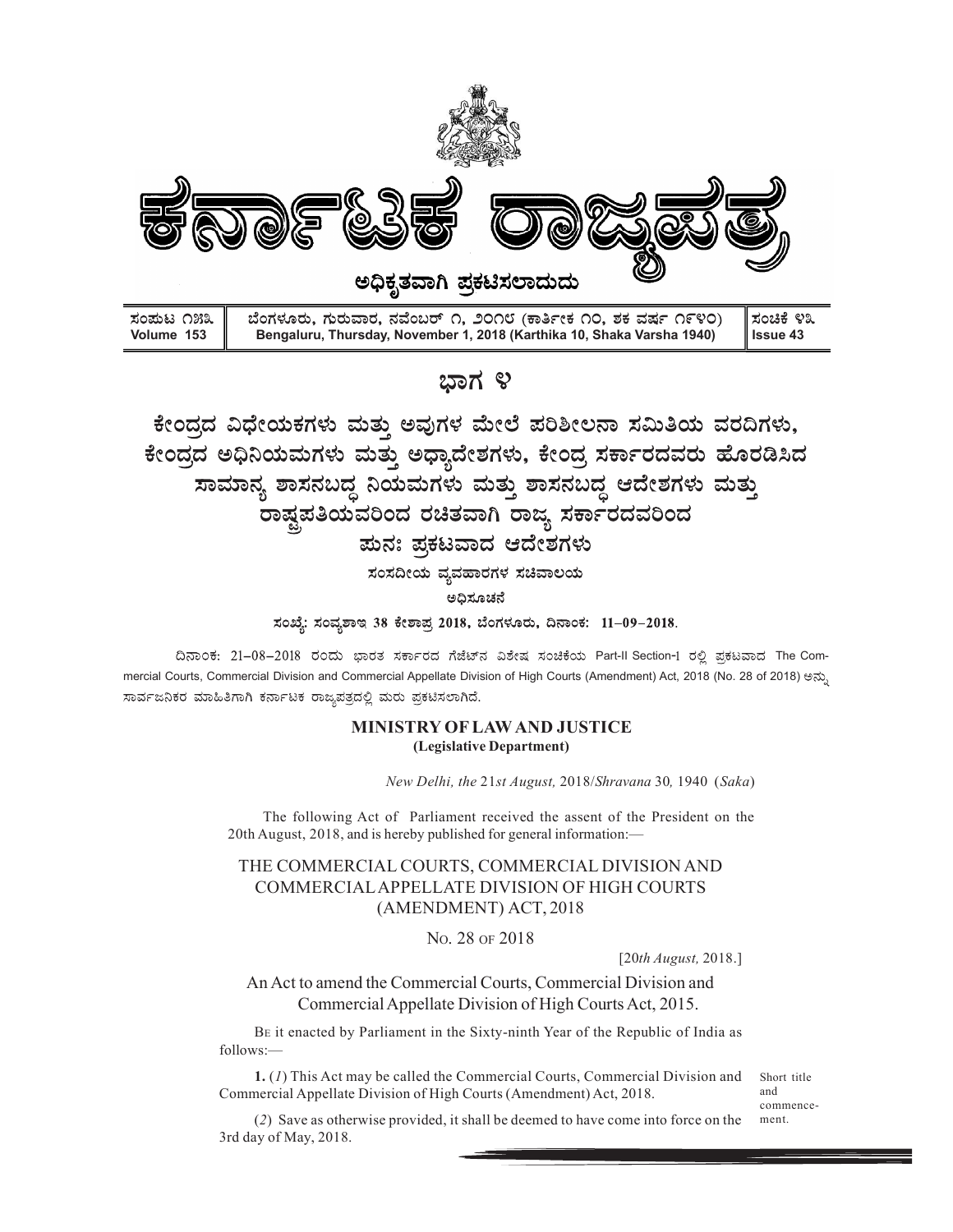Amendment 2. In the Commercial Courts, Commercial Division and Commercial Appellate of long title. Division of High Courts Act, 2015 (hereinafter referred to as the principal Act), in the 4 of 2016. long title, after the words "Commercial Courts", the words "Commercial Appellate Courts," shall be inserted.  $3.$  In section 1 of the principal Act, for sub-section (1), the following sub-section of section 1. Shall be substituted, namely:— "(1) This Act may be called the Commercial Courts Act, 2015.". Amendment **4.** In section 2 of the principal Act, in sub-section  $(I)$ ,— (I) clause (a) shall be renumbered as clause (aa) thereof, and before clause  $(aa)$  as so renumbered, the following clause shall be inserted, namely: nter the worris Commercial Courts', the words Commercial Appeliate<br>
and lall be inserted.<br>
ection 1 of the principal Act, for sub-section (*1*), the following sub-section<br>
stituted, namely:—<br>  $\binom{n}{l}$  This Act my be calle

'(a) "Commercial Appellate Courts" means the Commercial Appellate Courts designated under section 3A;';

 $(II)$  in clause  $(i)$ , for the words "which shall not be less than one crore rupees", the words "which shall not be less than three lakh rupees" shall be substituted.

Substitution 5. In the principal Act, in Chapter II, for the Chapter heading, the following Chapter heading shall be substituted, namely:— of Chapter

> "COMMERCIAL COURTS, COMMERCIAL APPELLATE COURTS, COMMERCIAL DIVISIONS AND COMMERCIAL APPELLATE DIVISIONS".

Amendment 6. In section 3 of the principal Act,—

substituted, namely:—

"Provided that with respect to the High Courts having ordinary original civil jurisdiction, the State Government may, after consultation with the concerned High Court, by notification, constitute Commercial Courts at the District Judge level:

Provided further that with respect to a territory over which the High Courts have ordinary original civil jurisdiction, the State Government may, by notification, specify such pecuniary value which shall not be less than three lakh rupees and not more than the pecuniary jurisdiction exercisable by the District Courts, as it may consider necessary.";

(b) after sub-section (1), the following sub-section shall be inserted, namely:—

 $''(1A)$  Notwithstanding anything contained in this Act, the State Government may, after consultation with the concerned High Court, by notification, specify such pecuniary value which shall not be less than three lakh rupees or such higher value, for whole or part of the State, as it may consider necessary.";

(c) in sub-section  $(3)$ ,—

 $(i)$  for the words "State Government shall", the words "State Government may" shall be substituted;

(ii) for the words "Commercial Court, from amongst the cadre of Higher Judicial Service in the State", the following words shall be substituted, namely:—

"Commercial Court either at the level of District Judge or a court below the level of a District Judge".

of section 3.

heading.

of section 2.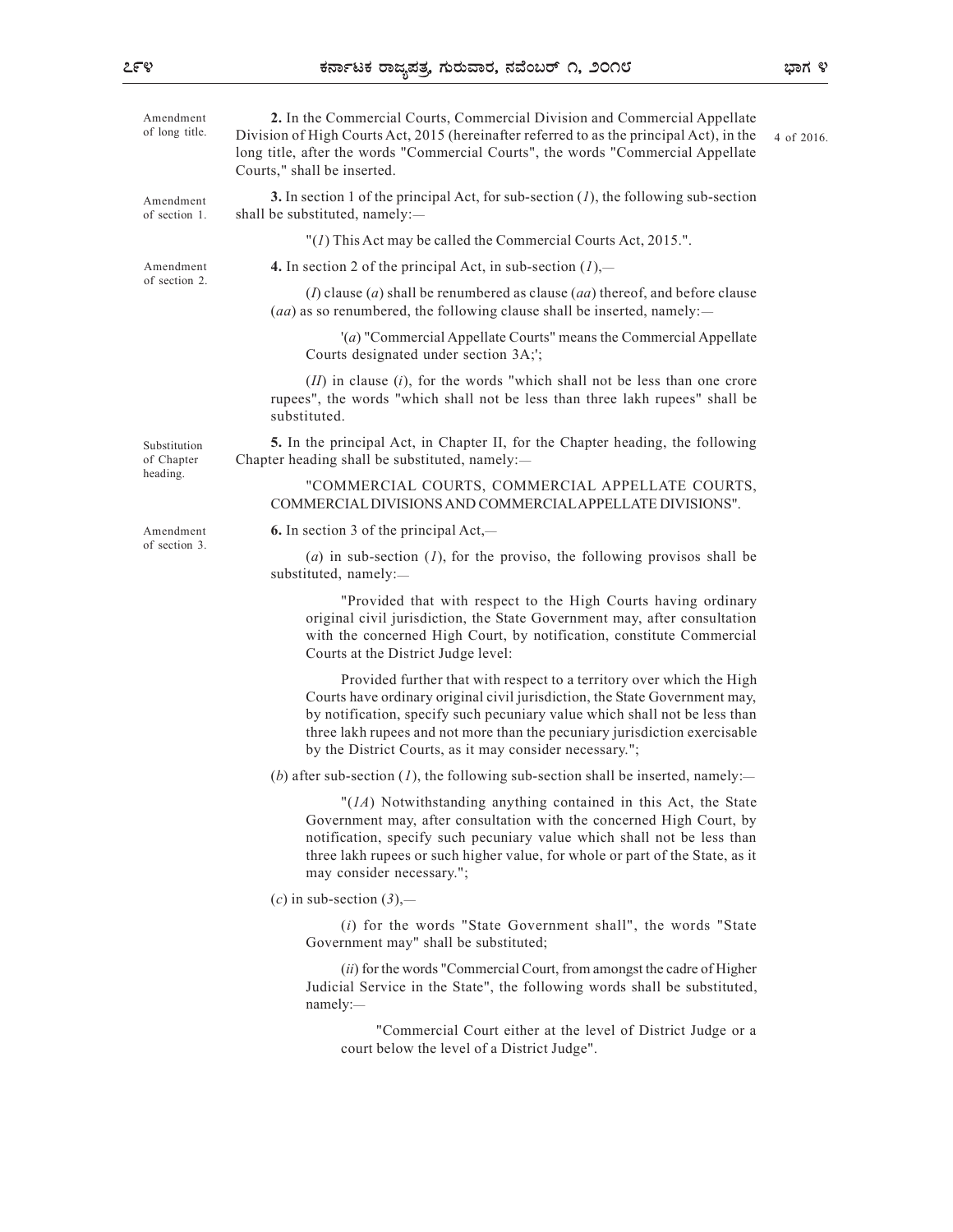7. After section 3 of the principal Act, the following section shall be inserted, namely:— Insertion of new section 3A.

### "CHAPTER IIIA

|             | "3A. Except the territories over which the High Courts have ordinary original<br>civil jurisdiction, the State Government may, after consultation with the concerned<br>High Court, by notification, designate such number of Commercial Appellate<br>Courts at District Judge level, as it may deem necessary, for the purposes of<br>exercising the jurisdiction and powers conferred on those Courts under this<br>Act.". | Designation<br>оf<br>Commercial<br>Appellate<br>Courts. |
|-------------|------------------------------------------------------------------------------------------------------------------------------------------------------------------------------------------------------------------------------------------------------------------------------------------------------------------------------------------------------------------------------------------------------------------------------|---------------------------------------------------------|
|             | <b>8.</b> In section 4 of the principal Act, in sub-section $(1)$ , for the words "ordinary"<br>civil jurisdiction", the words "ordinary original civil jurisdiction" shall be substituted.                                                                                                                                                                                                                                  | Amendment<br>of section 4.                              |
|             | 9. Section 9 of the principal Act shall be omitted.                                                                                                                                                                                                                                                                                                                                                                          | Omission of<br>section 9.                               |
|             | 10. In section 12 of the principal Act, in sub-section $(I)$ ,—                                                                                                                                                                                                                                                                                                                                                              | Amendment                                               |
|             | $(i)$ in clause $(c)$ , after the words "Specified Value;", the word "and" shall be<br>inserted;                                                                                                                                                                                                                                                                                                                             | of section 12.                                          |
|             | $(ii)$ in clause $(d)$ , the word "and", occurring at the end, shall be omitted;                                                                                                                                                                                                                                                                                                                                             |                                                         |
|             | $(iii)$ clause $(e)$ shall be omitted.                                                                                                                                                                                                                                                                                                                                                                                       |                                                         |
|             | 11. After Chapter III of the principal Act, the following Chapter shall be inserted,<br>namely:                                                                                                                                                                                                                                                                                                                              | Insertion of<br>new Chapter<br>IIIA.                    |
|             | "CHAPTER IIIA                                                                                                                                                                                                                                                                                                                                                                                                                |                                                         |
|             | PRE-INSTITUTION MEDIATION AND SETTLEMENT                                                                                                                                                                                                                                                                                                                                                                                     |                                                         |
|             | 12A. $(I)$ A suit, which does not contemplate any urgent interim relief under<br>this Act, shall not be instituted unless the plaintiff exhausts the remedy of<br>pre-institution mediation in accordance with such manner and procedure as may<br>be prescribed by rules made by the Central Government.                                                                                                                    | Pre-<br>Institution<br>Mediation<br>and<br>Settlement.  |
| 39 of 1987. | (2) The Central Government may, by notification, authorise the Authorities<br>constituted under the Legal Services Authorities Act, 1987, for the purposes of<br>pre-institution mediation.                                                                                                                                                                                                                                  |                                                         |
| 39 of 1987. | (3) Notwithstanding anything contained in the Legal Services Authorities<br>Act, 1987, the Authority authorised by the Central Government under<br>sub-section $(2)$ shall complete the process of mediation within a period of three<br>months from the date of application made by the plaintiff under sub-section $(I)$ :                                                                                                 |                                                         |
|             | Provided that the period of mediation may be extended for a further period<br>of two months with the consent of the parties:                                                                                                                                                                                                                                                                                                 |                                                         |
| 36 of 1963. | Provided further that, the period during which the parties remained occupied<br>with the pre-institution mediation, such period shall not be computed for the<br>purpose of limitation under the Limitation Act, 1963.                                                                                                                                                                                                       |                                                         |
|             | (4) If the parties to the commercial dispute arrive at a settlement, the same<br>shall be reduced into writing and shall be signed by the parties to the dispute<br>and the mediator.                                                                                                                                                                                                                                        |                                                         |
| 26 of 1996. | $(5)$ The settlement arrived at under this section shall have the same status<br>and effect as if it is an arbitral award on agreed terms under sub-section $(4)$ of<br>section 30 of the Arbitration and Conciliation Act, 1996.".                                                                                                                                                                                          |                                                         |
|             | 12. In section 13 of the principal Act, for sub-section $(1)$ , the following shall be<br>substituted, namely:-                                                                                                                                                                                                                                                                                                              | Amendment<br>of section 13.                             |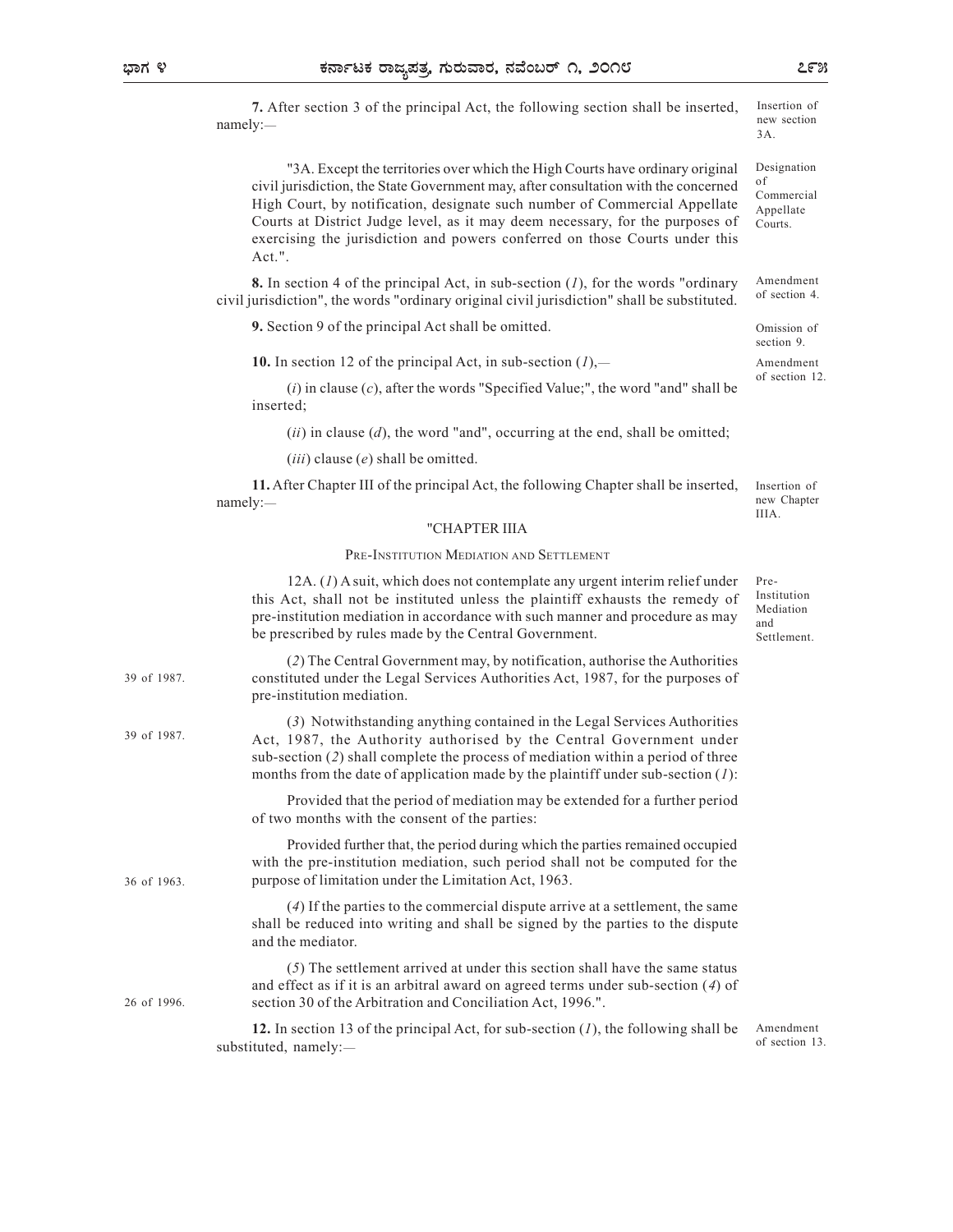"(1) Any person aggrieved by the judgment or order of a Commercial Court below the level of a District Judge may appeal to the Commercial Appellate Court within a period of sixty days from the date of judgment or order. (1A) Any person aggrieved by the judgment or order of a Commercial Court at the level of District Judge exercising original civil jurisdiction or, as the case may be, Commercial Division of a High Court may appeal to the Commercial Appellate Division of that High Court within a period of sixty days from the date of the judgment or order: Provided that an appeal shall lie from such orders passed by a Commercial Division or a Commercial Court that are specifically enumerated under Order XLIII of the Code of Civil Procedure, 1908 as amended by this Act and section 37 of the Arbitration and Conciliation Act, 1996.". Amendment **13.** In section 14 of the principal Act, for the words "Commercial Appellate of section 14. Division", the words "Commercial Appellate Court and the Commercial Appellate Division" shall be substituted. Amendment **14.** In section 15 of the principal Act, in sub-section  $(4)$ , for the words, figures and letter "with Order XIV-A", the words, figures and letter "with Order XV-A" shall of section 15. be substituted. Amendment 15. In section 17 of the principal Act, for the words "Commercial Courts" and of section 17. "Commercial Court", wherever they occur, the words "Commercial Courts, Commercial Appellate Courts" shall be substituted. 16. In section 20 of the principal Act, for the words "Commercial Court", the words "Commercial Courts, Commercial Appellate Courts" shall be substituted. 17. After section 21 of the principal Act, the following section shall be inserted, Insertion of namely:— Power of Table 121A. (1) The Central Government may, by notification, make rules for Central carrying out the provisions of this Act. (2) In particular, and without prejudice to the generality of the foregoing power, such rules may provide for or any of the following matters, namely:— (a) the manner and procedure of pre-institution mediation under sub-section  $(I)$  of section 12A; (b) any other matter which is required to be, or may be, prescribed or in respect of which provision is to be made by rules made by the Central Government. (3) Every rule made by the Central Government under this Act shall be laid, as soon as may be after it is made, before each House of Parliament, while it is in session, for a total period of thirty days which may be comprised in one session, or in two or more successive sessions, and if, before the expiry of the session immediately following the session or the successive sessions aforesaid, both Houses agree in making any modification in the rule, or both Houses agree that the rule should not be made, the rule shall thereafter have effect only in such modified form or be of no effect, as the case may be; so, however, that any such modification or annulment shall be without prejudice to the validity of anything previously done under that rule.". Amendment 18. In the Schedule to the principal Act,— Amendment of section 20. new section namely:-21A. Government to make rules. of Schedule. 5 of 1908. 26 of 1996.

(i) in Paragraph 4, in sub-paragraph (D), in item  $(iv)$ ,—

 $(a)$  in the opening portion, the words "after the first proviso," shall be omitted;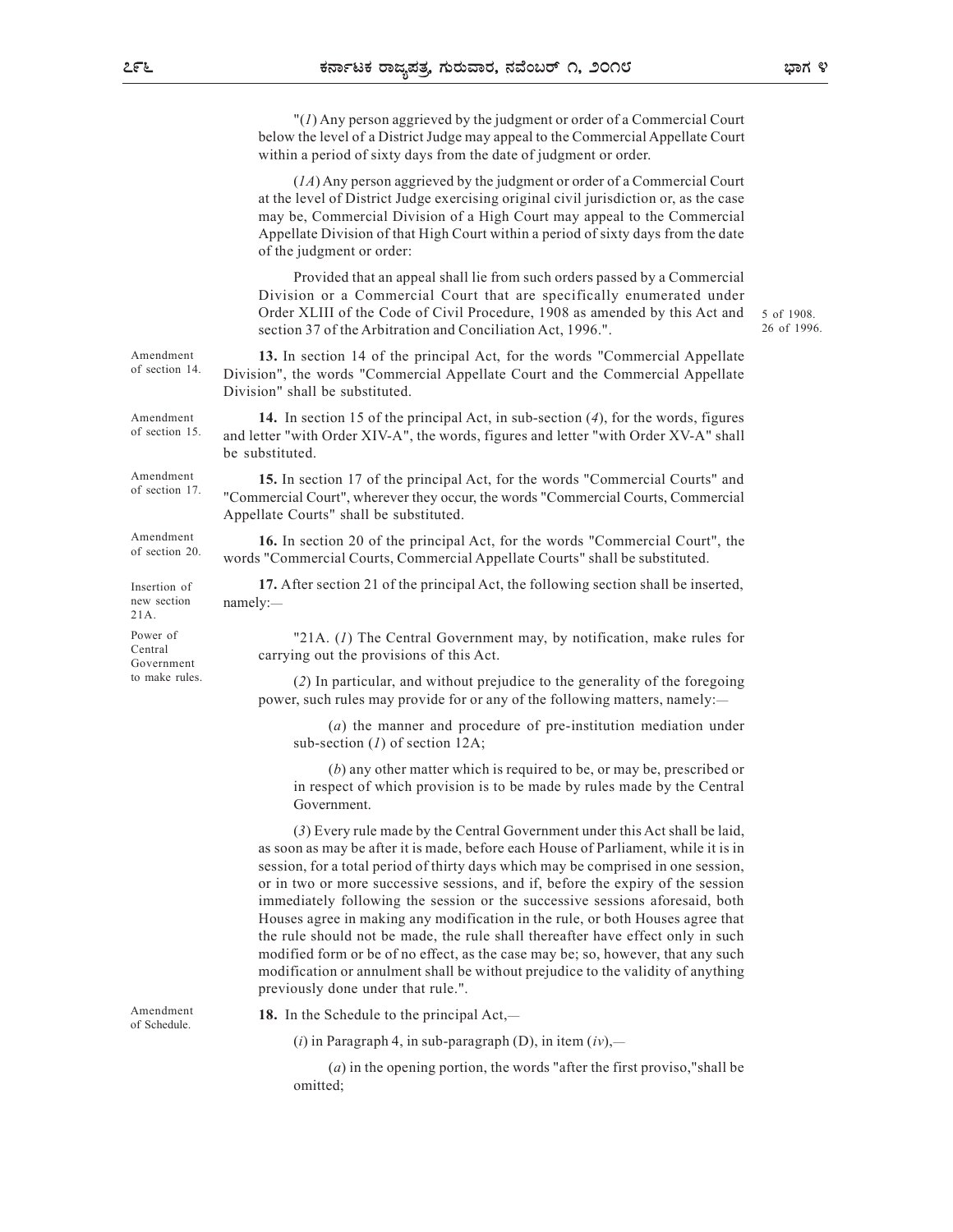(b) for the words "Provided further that", the words "Provided that" shall be substituted;

 $(ii)$  in Paragraph 11, for the words "Commercial Court", the words "Commercial Court, Commercial Appellate Court" shall be substituted;

(*iii*) after Paragraph 11, the following shall be inserted and shall be deemed to have been inserted with effect from the 23rd October, 2015, namely:—

'12. After Appendix H, the following Appendix shall be inserted, namely:—

### ''APPENDIX-I

### STATEMENT OF TRUTH

(Under First Schedule, Order VI- Rule 15A and Order XI- Rule 3)

I ----- the deponent do hereby solemnly affirm and declare as under:

1. I am the party in the above suit and competent to swear this affidavit.

2. I am sufficiently conversant with the facts of the case and have also examined all relevant documents and records in relation thereto.

3. I say that the statements made in -----paragraphs are true to my knowledge and statements made in -----paragraphs are based on information received which I believe to be correct and statements made in ---paragraphs are based on legal advice.

4. I say that there is no false statement or concealment of any material fact, document or record and I have included information that is according to me, relevant for the present suit.

5. I say that all documents in my power, possession, control or custody, pertaining to the facts and circumstances of the proceedings initiated by me have been disclosed and copies thereof annexed with the plaint, and that I do not have any other documents in my power, possession, control or custody.

6. I say that the above-mentioned pleading comprises of a total of ---- pages, each of which has been duly signed by me.

7. I state that the Annexures hereto are true copies of the documents referred to and relied upon by me.

8. I say that I am aware that for any false statement or concealment, I shall be liable for action taken against me under the law for the time being in force.

Place:

Date:

DEPONENT

### VERIFICATION

 I, ………………………. do hereby declare that the statements made above are true to my knowledge.

Verified at [place] on this [date]

DEPONENT.".'.